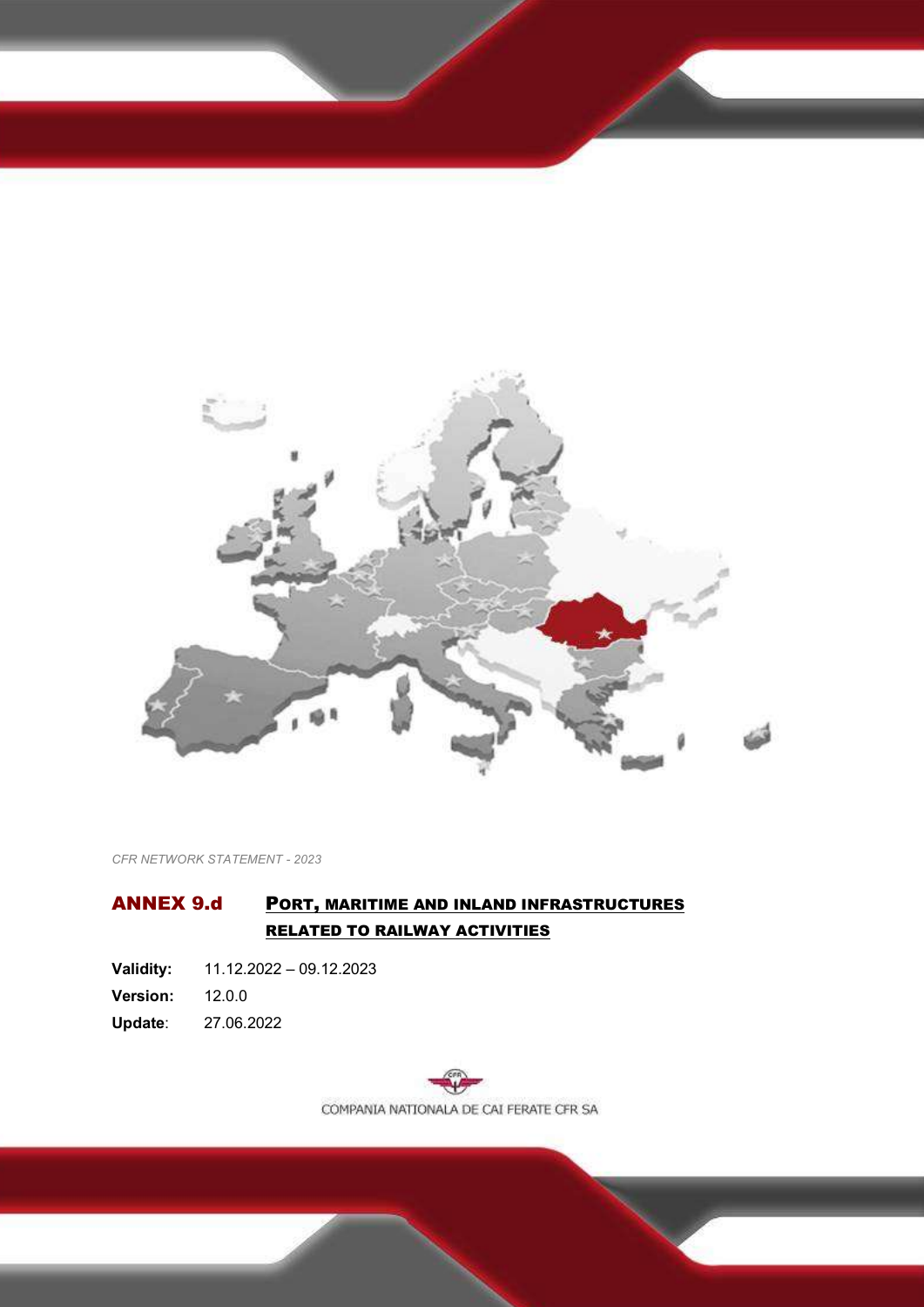



# **Content**

| 1. |     |  |  |  |  |  |  |  |
|----|-----|--|--|--|--|--|--|--|
|    | 1.1 |  |  |  |  |  |  |  |
|    | 1.2 |  |  |  |  |  |  |  |
| 2. |     |  |  |  |  |  |  |  |
|    | 2.1 |  |  |  |  |  |  |  |
|    | 2.2 |  |  |  |  |  |  |  |
|    | 2.3 |  |  |  |  |  |  |  |
|    | 2.4 |  |  |  |  |  |  |  |
|    | 2.5 |  |  |  |  |  |  |  |
| 3. |     |  |  |  |  |  |  |  |
|    | 3.1 |  |  |  |  |  |  |  |
|    | 3.2 |  |  |  |  |  |  |  |
| 4. |     |  |  |  |  |  |  |  |
|    | 4.1 |  |  |  |  |  |  |  |
|    | 4.2 |  |  |  |  |  |  |  |
| 5. |     |  |  |  |  |  |  |  |
|    | 5.1 |  |  |  |  |  |  |  |
|    | 5.2 |  |  |  |  |  |  |  |
|    | 5.3 |  |  |  |  |  |  |  |
|    | 5.4 |  |  |  |  |  |  |  |
|    | 5.5 |  |  |  |  |  |  |  |
|    | 5.6 |  |  |  |  |  |  |  |
|    | 5.7 |  |  |  |  |  |  |  |
|    | 5.8 |  |  |  |  |  |  |  |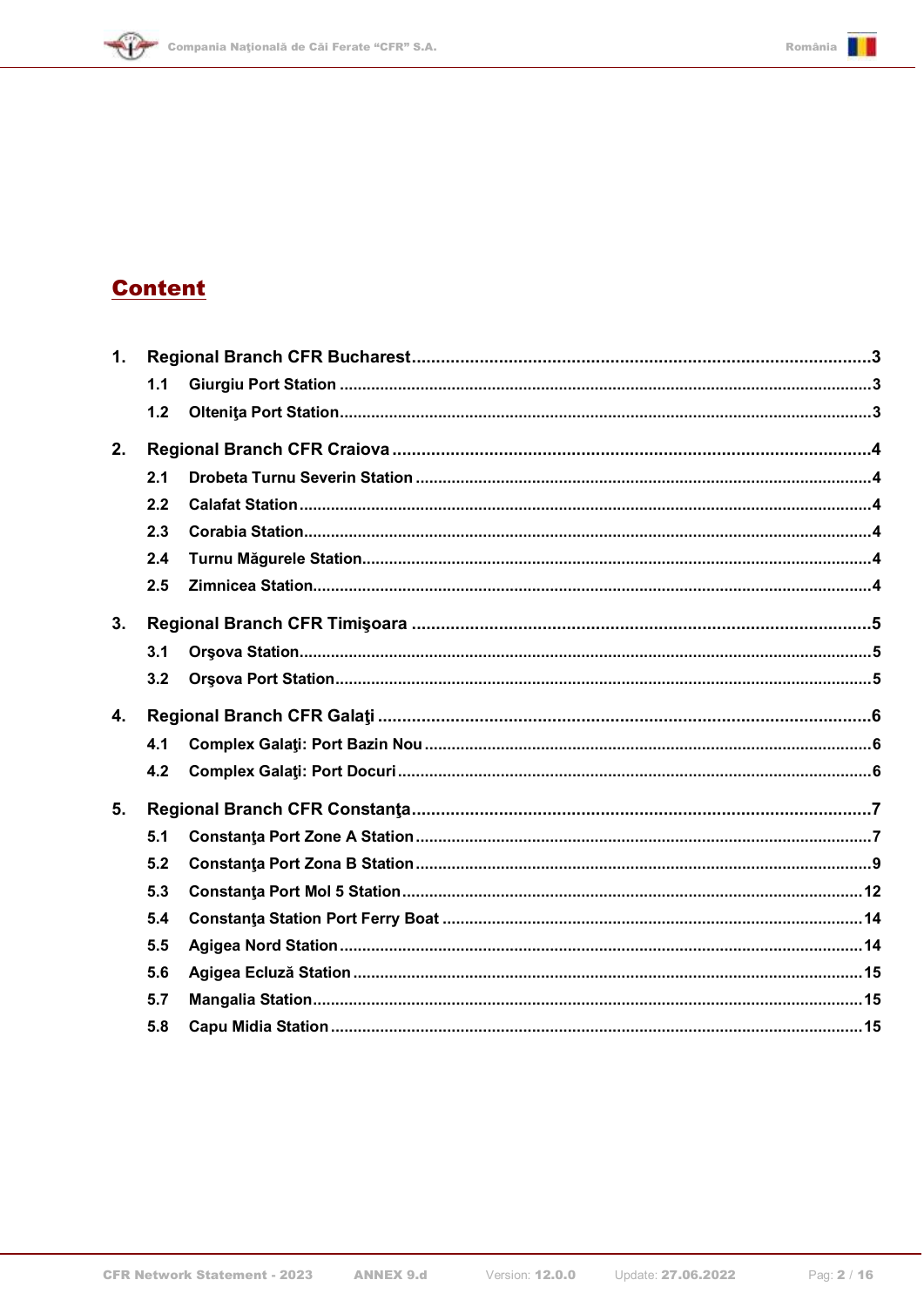

## <span id="page-2-0"></span>1. REGIONAL BRANCH CFR BUCHAREST

## <span id="page-2-1"></span>**1.1 Giurgiu Port Station**

| No.            | Infrastructure element                                                                     | <b>Affectation</b> | Lenght<br>[m]                        | <b>Operable</b> | <b>Connection</b><br>with LFI | <b>Observation</b> |
|----------------|--------------------------------------------------------------------------------------------|--------------------|--------------------------------------|-----------------|-------------------------------|--------------------|
|                | Main line Port (den. veche Giurgiu Canal -<br>Cioroiu, km 74+102-75+568, de la sch.nr. 304 | maneuver           | $Lr = 1466$ m                        | N <sub>0</sub>  | Yes                           | LFI without RTE    |
| $\overline{2}$ | Line 1 st. Giurgiu Port                                                                    | maneuver           | $Lc = 202 m$<br>$Lr = 169$ m         | N <sub>0</sub>  | Yes                           | LFI without RTE    |
| 3              | Line 2 st. Giurgiu Port                                                                    | maneuver           | $Lc = 244 m$<br>$Lr = 211 \text{ m}$ | N <sub>0</sub>  | Yes                           | LFI without RTE    |
| 4              | Diag. 507-509                                                                              |                    | $Lr = 60$ m                          | <b>No</b>       | Yes                           | LFI without RTE    |
| 5              | CF line between sch. 507 - sch. 510 aferent L1                                             | maneuver           | $Lr = 60$ m                          | <b>No</b>       | Yes                           | LFI without RTE    |
| 6              | Sch. 505 aferent L1                                                                        |                    | $Lr = 33 m$                          | No              | Yes                           | LFI without RTE    |
|                | Sch. 507 aferent L1                                                                        |                    | $Lr = 33$ m                          | No              | Yes                           | LFI without RTE    |
| 8              | Sch. 509 aferent L1                                                                        |                    | $Lr = 33$ m                          | N <sub>0</sub>  | Yes                           | LFI without RTE    |
| 9              | Sch. 510 aferent L1                                                                        |                    | $Lr = 33$ m                          | No              | Yes                           | LFI without RTE    |

## <span id="page-2-2"></span>**1.2 Olteniţa Port Station**

| No. | Infrastructure element                              | <b>Affectation</b> | Lenght<br>[m] | Operable       | <b>Connection</b><br>with LFI | <b>Observation</b> |
|-----|-----------------------------------------------------|--------------------|---------------|----------------|-------------------------------|--------------------|
|     | Line VIII Oltenita Port km $81+440-81+915$          | maneuver           | $L = 474$ m   | N <sub>0</sub> | <b>Yes</b>                    | LFI without RTE    |
| 2   | Line X Oltenita Port km $81+540 - 81+924$           | maneuver           | $L = 384$ m   | No             |                               |                    |
| 3   | Current line Oltenita Port km $81+073 - 81+$<br>420 |                    | $L = 347$ m   | N <sub>0</sub> |                               |                    |
| 4   | Line IX Oltenita Port km 81+ 440 - 81+ 924          | maneuver           | $L = 484$ m   | N <sub>0</sub> |                               |                    |
| 5   | Line III Oltenita Port km $80+402-81+022$           | maneuver           | $L = 620$ m   | No.            | Yes                           | LFI without RTE    |
| 6   | Line II Oltenita Port km $80+357 - 81+092$          | maneuver           | $L = 735$ m   | No.            | Yes                           | LFI without RTE    |
|     | Line XI Oltenita Port km 81+503 - 81+875            | maneuver           | $L = 372$ m   | No             |                               |                    |
| 8   | Line XII Oltenita Port km 81+265 - 81+875           | maneuver           | $L = 610$ m   | No             |                               |                    |
| 9   | Line II Oltenita Port km $81+000-81+145$            | maneuver           | $L = 930$ m   | No             | Yes                           | LFI without RTE    |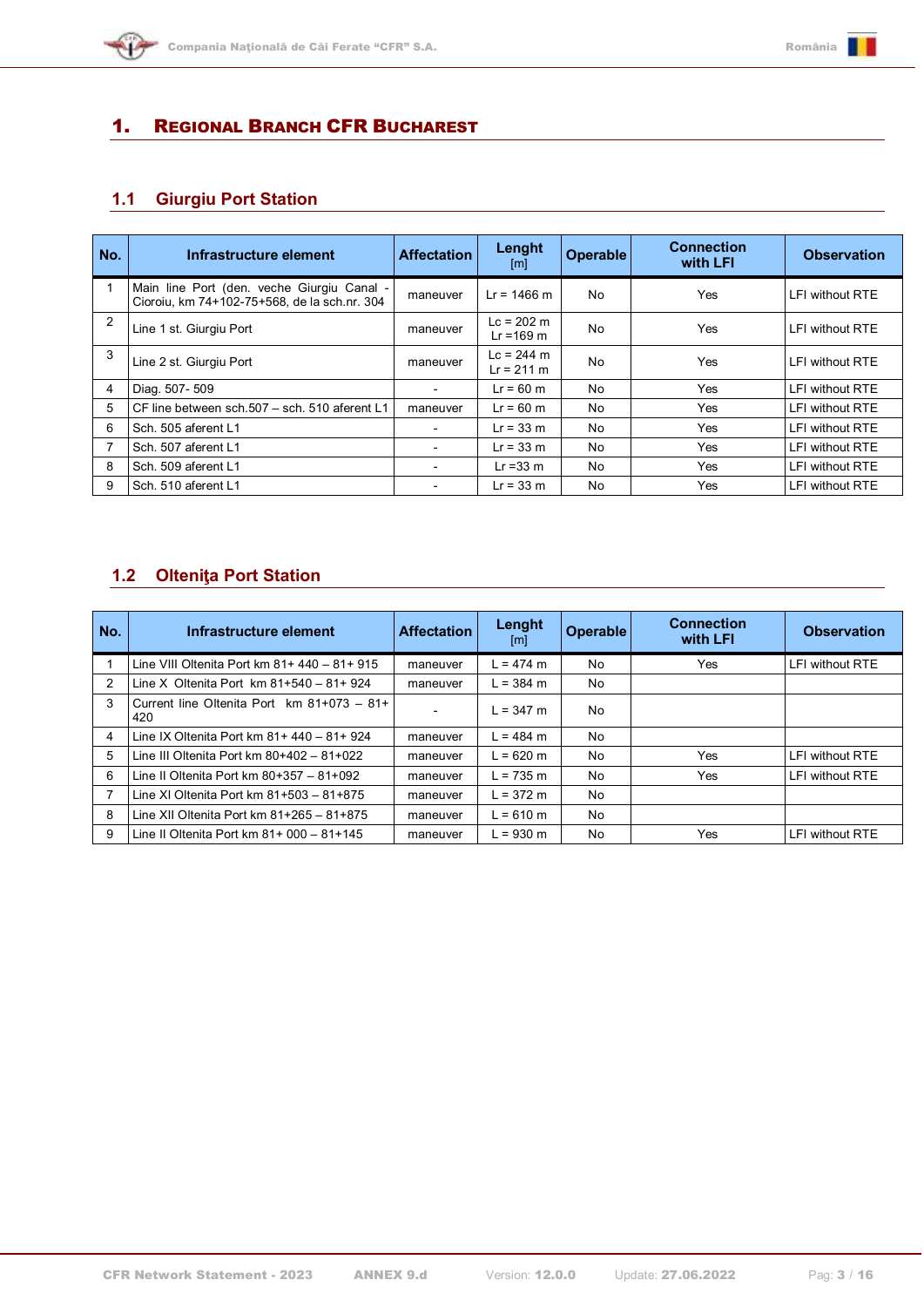

## <span id="page-3-0"></span>2. REGIONAL BRANCH CFR CRAIOVA

#### <span id="page-3-1"></span>**2.1 Drobeta Turnu Severin Station**

| No. | Infrastructure element | <b>Affectation</b> | Lenght<br>[m] | <b>Operable</b> | <b>Connection</b><br>with LFI | <b>Observation</b> |
|-----|------------------------|--------------------|---------------|-----------------|-------------------------------|--------------------|
|     | line 37                | maneuver           | 212           | Yes             | FI ADPF-                      |                    |

#### <span id="page-3-2"></span>**2.2 Calafat Station**

| No. | Infrastructure element                                     | <b>Affectation</b> | Lenght<br>[ <sub>m</sub> ] | <b>Operable</b> | <b>Connection</b><br>with LFI | <b>Observation</b>                          |
|-----|------------------------------------------------------------|--------------------|----------------------------|-----------------|-------------------------------|---------------------------------------------|
|     | line 9Pa                                                   | maneuver           | 65                         | Yes             |                               |                                             |
|     | line 10P                                                   | avoiYESnce         | 42                         | Yes             |                               |                                             |
|     | lines: 1Pa, 1Pb, 2P, 3P, 4P, 5P, 6P,<br>9Pb, 9Pc, 11P, 12P | $\overline{a}$     |                            | No              |                               | Lines 3P, 4P, 5P have<br>scrapping approval |

### <span id="page-3-3"></span>**2.3 Corabia Station**

| No. | Infrastructure element               | <b>Affectation</b>       | Lenght<br>[m] | Operable | <b>Connection</b><br>with LFI | <b>Observation</b>                         |
|-----|--------------------------------------|--------------------------|---------------|----------|-------------------------------|--------------------------------------------|
|     | l Current line Corabia- Corabia Port | $\overline{\phantom{a}}$ |               | No       |                               | have scrapping approval                    |
|     | lines 1CP, 3CP                       |                          |               | No       |                               | Lines 1CP, 3CP, have<br>scrapping approval |

## <span id="page-3-4"></span>**2.4 Turnu Măgurele Station**

| No. | Infrastructure element      | <b>Affectation</b>       | Lenght<br>[m] | <b>Operable</b> | <b>Connection</b><br>with LFI | <b>Observation</b>                                     |
|-----|-----------------------------|--------------------------|---------------|-----------------|-------------------------------|--------------------------------------------------------|
|     | lines 1N, 2N, 1, 2, 3, 4, 5 |                          |               | No              | $\overline{\phantom{a}}$      | Belong to the group of<br>lines Port TurNO<br>Magurele |
|     | l line FlamanYES            | $\overline{\phantom{a}}$ |               | No              | $\overline{\phantom{a}}$      | Belong to the group of<br>lines Port TurNO<br>Magurele |

#### <span id="page-3-5"></span>**2.5 Zimnicea Station**

| No. | Infrastructure element        |      | <b>Affectation</b> | Lenght<br>[m]            | <b>Operable</b> | <b>Connection</b><br>with LFI | <b>Observation</b> |  |
|-----|-------------------------------|------|--------------------|--------------------------|-----------------|-------------------------------|--------------------|--|
|     | Collector<br>line<br>Zimnicea | Port | Zimnicea-          | $\overline{\phantom{a}}$ | -               | No                            |                    |  |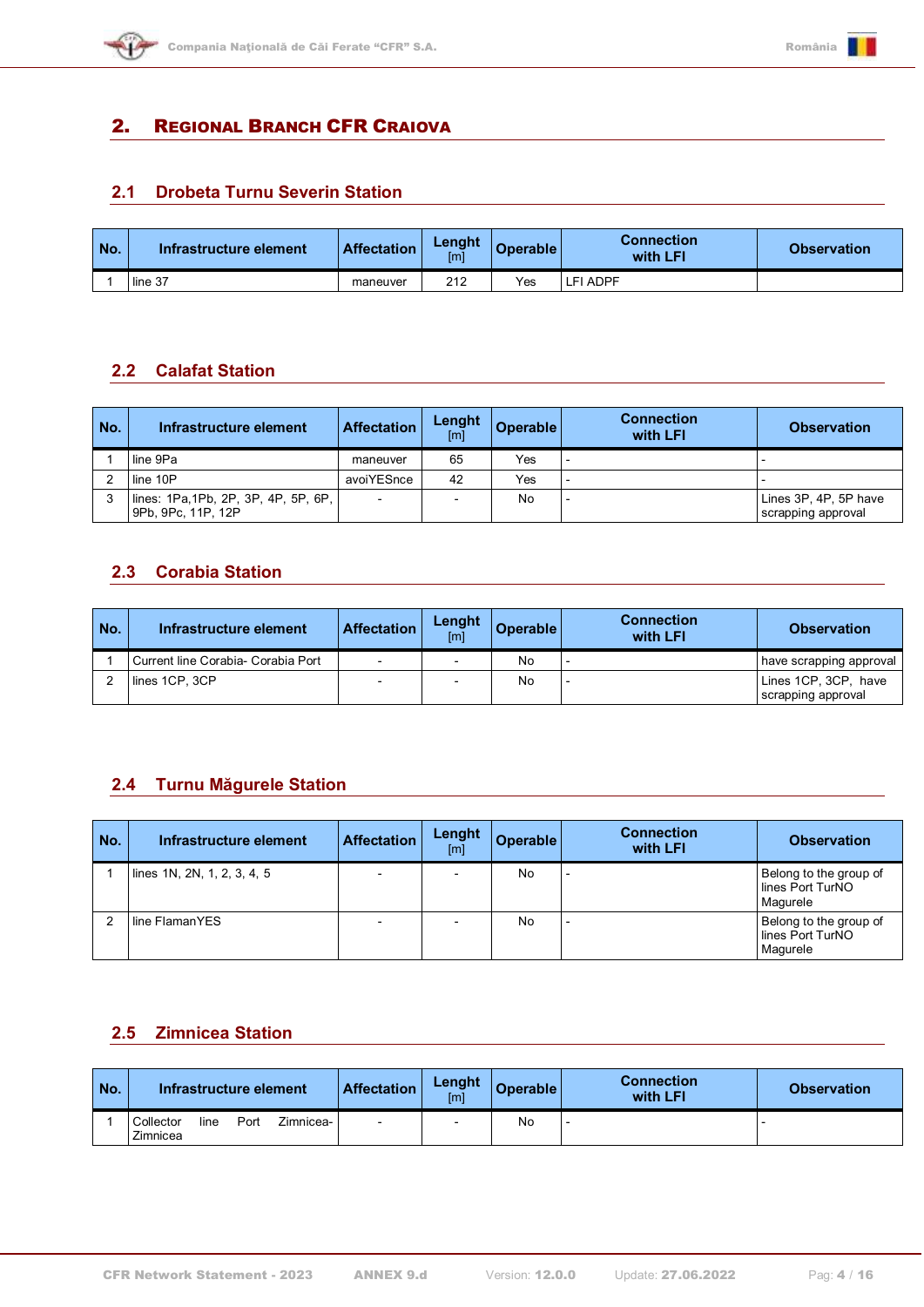

## <span id="page-4-0"></span>3. REGIONAL BRANCH CFR TIMISOARA

## <span id="page-4-1"></span>**3.1 Orşova Station**

| No. | Infrastructure element | <b>Affectation</b>      | Lenght<br>[m] | <b>Operable</b> | <b>Connection</b><br>with LFI         | <b>Observation</b> |
|-----|------------------------|-------------------------|---------------|-----------------|---------------------------------------|--------------------|
|     | Line 11                | Pull port<br>(maneuver) | 656           | Da              | connection with LFI<br>Port of Orsova |                    |

#### <span id="page-4-2"></span>**3.2 Orşova Port Station**

| No. | Infrastructure element | <b>Affectation</b>   | Lenght<br>[m] | <b>Operable</b> | <b>Connection</b><br>with LFI                              | <b>Observation</b>                                                         |
|-----|------------------------|----------------------|---------------|-----------------|------------------------------------------------------------|----------------------------------------------------------------------------|
|     | Line 1P                | upload -<br>download | 686           | No              | through the "C" interchange at<br>LFI Santier Naval Orsova | inadequate condition,<br>closed line                                       |
|     | Line 2P                | upload -<br>download | 454           | No              | through the "C" interchange at<br>LFI Santier Naval Orsova | without connection to the<br>CF line; inadequate<br>condition, closed line |
|     | Line 3P                | scale                | 835           | N <sub>o</sub>  |                                                            | without connection to the<br>CF line; inadequate<br>condition, closed line |
|     | Line 4P                | storage              | 426           | No              |                                                            | without connection to the<br>CF line; inadequate<br>condition, closed line |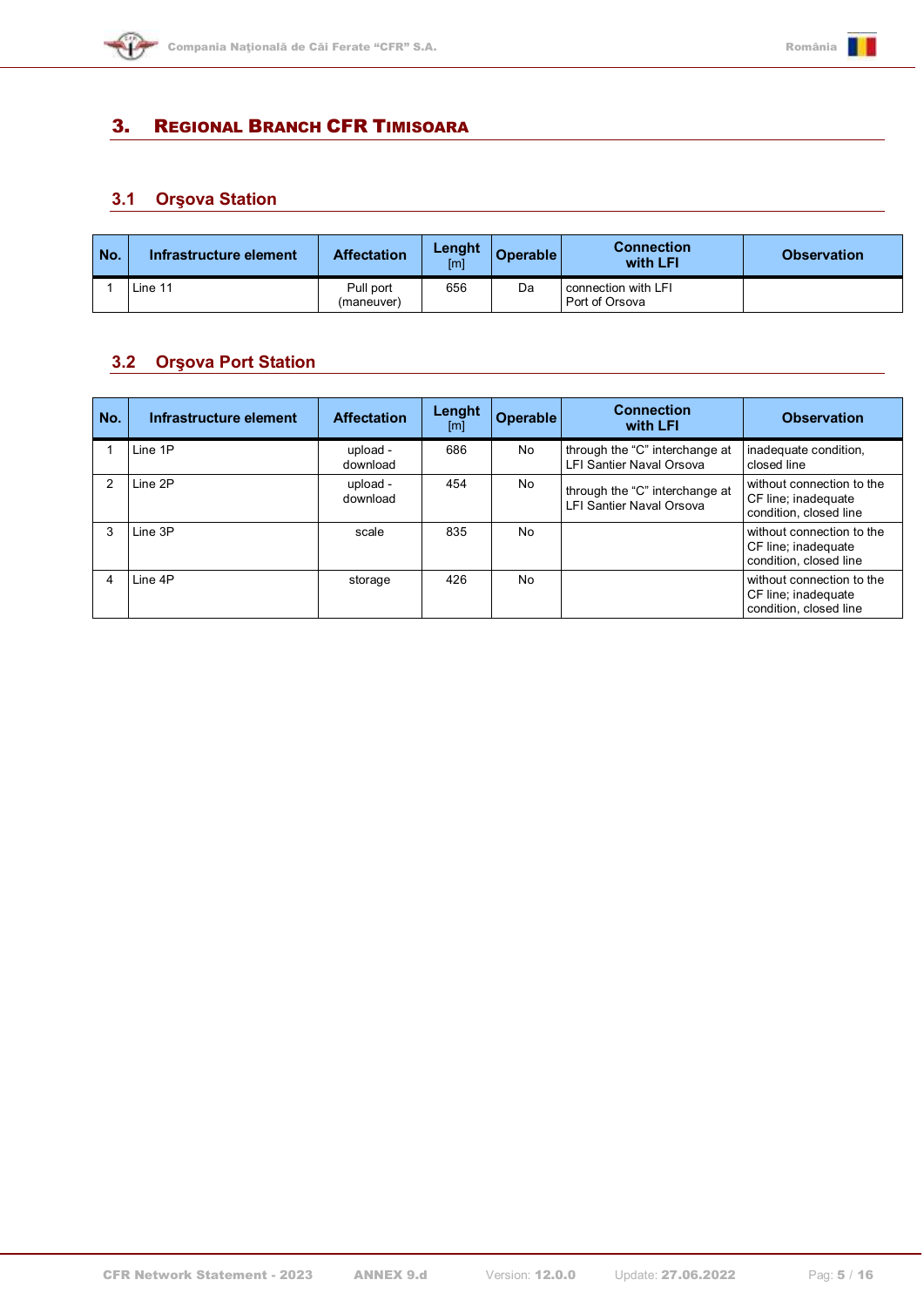

## <span id="page-5-0"></span>4. REGIONAL BRANCH CFR GALATI

## <span id="page-5-1"></span>**4.1 Complex Galaţi: Port Bazin Nou**

| No. | Infrastructure element | <b>Affectation</b> | Lenght<br>[m] | <b>Operable</b> | <b>Connection</b><br>with LFI | <b>Observation</b> |
|-----|------------------------|--------------------|---------------|-----------------|-------------------------------|--------------------|
|     | Line gard              | maneuver           | 907           | Yes             | Cu FLI Unicom Oil             | Port Bazin Nou     |
| 2   | Line cântar            | maneuver           | 356           | Yes             | Terminal si LFI City          |                    |
| 3   | Line 1 Cheu            | siding             | 761           | Yes             |                               |                    |
| 4   | Line 2 Cheu            | siding             | 200           | Yes             | $\overline{\phantom{0}}$      |                    |
| 5   | Line mixtă             | siding             | 512           | Yes             |                               |                    |
| 6   | Line 1T                | siding             | 225           | Yes             |                               |                    |
|     | Line 2T                | siding             | 220           | Yes             |                               |                    |
| 8   | Line 3T                | siding             | 178           | Yes             | -                             |                    |
| 9   | Line 4T                | siding             | 180           | Yes             | $\overline{\phantom{a}}$      |                    |
|     |                        |                    |               |                 |                               |                    |

## <span id="page-5-2"></span>**4.2 Complex Galaţi: Port Docuri**

| No. | Infrastructure element | <b>Affectation</b> | Lenght<br>[m] | Operable | <b>Connection</b><br>with LFI | <b>Observation</b> |
|-----|------------------------|--------------------|---------------|----------|-------------------------------|--------------------|
|     | Line nr. 4             | siding             | 86            | Yes      | $\overline{\phantom{0}}$      | Port Docuri        |
|     | Line nr. 5             | siding             | 447           | Yes      | $\overline{\phantom{0}}$      |                    |
| 3   | Line nr. 6             | siding             | 86            | Yes      | $\overline{\phantom{0}}$      |                    |
|     | Line nr. 12            | siding             | 482           | Yes      |                               |                    |
|     |                        |                    |               |          | $\overline{\phantom{a}}$      |                    |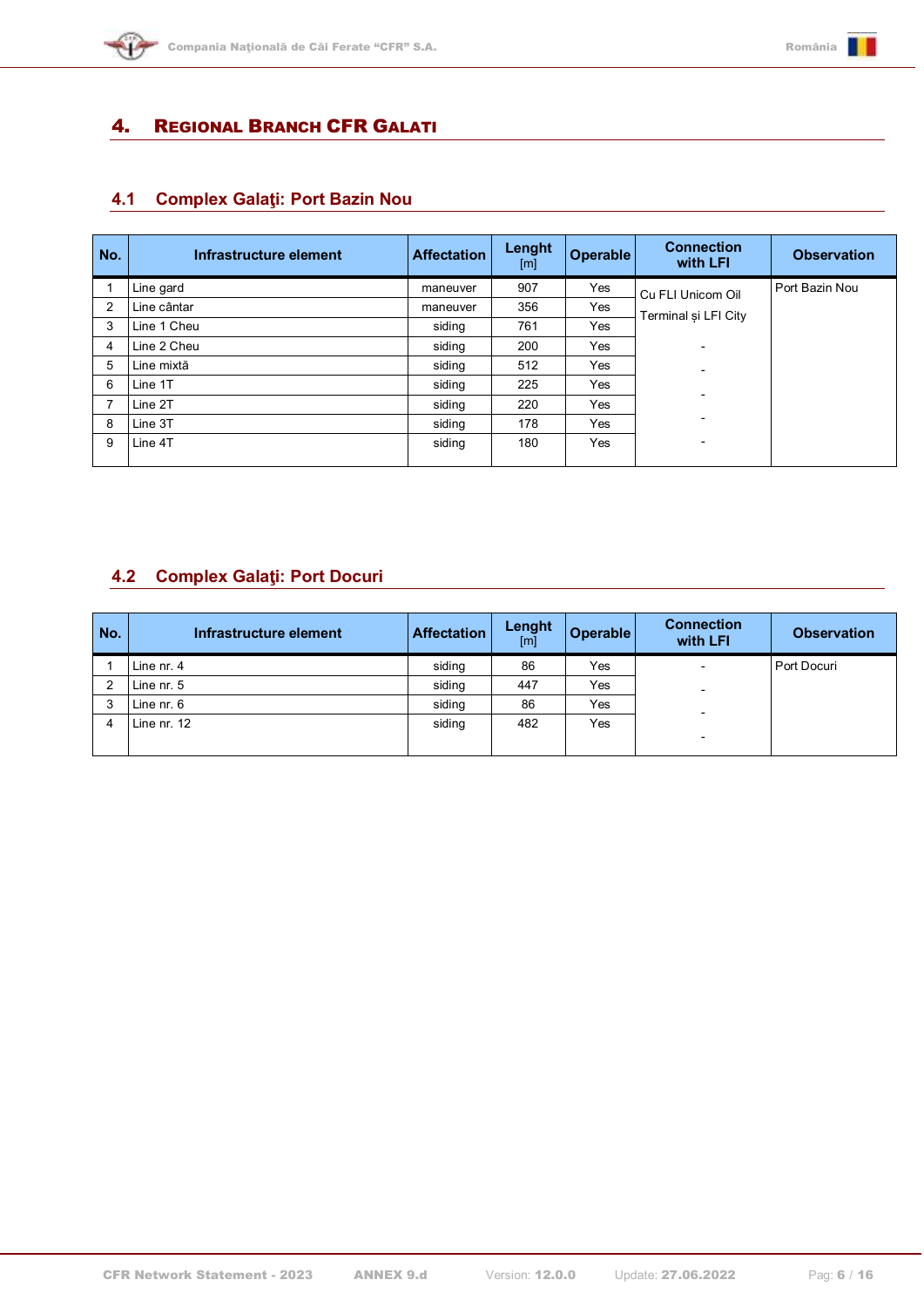

## <span id="page-6-0"></span>5. REGIONAL BRANCH CFR CONSTANTA

## <span id="page-6-1"></span>**5.1 Constanţa Port Zone A Station**

| No. | Infrastructure element    | <b>Affectation</b>             | Lenght<br>[ml] | <b>Operable</b> | <b>Connection</b><br>with LFI                                   | <b>Observation</b> |
|-----|---------------------------|--------------------------------|----------------|-----------------|-----------------------------------------------------------------|--------------------|
| 1   | L1 - receiving-shipping   | maneuver                       | 741            | Yes             | LFI SC Santierul Naval SA C-ta                                  |                    |
| 2   | L2 - receiving-shipping   | maneuver                       | 723            | Yes             |                                                                 |                    |
| 3   | $L3 - receiving-shipping$ | maneuver                       | 744            | Yes             |                                                                 |                    |
| 4   | $L4 - receiving-shipping$ | maneuver                       | 318            | Yes             |                                                                 |                    |
| 5   | $L1 -$ washing cars       | maneuver                       | 306            | No              |                                                                 |                    |
| 6   | $L2 -$ washing cars       | maneuver                       | 86             | No              |                                                                 |                    |
| 7   | $L3 -$ washing cars       | maneuver                       | 137            | No              |                                                                 |                    |
| 8   | $L4 - washing cars$       | maneuver                       | 450            | Yes             |                                                                 |                    |
| 9   | $L5 - washing cars$       | maneuver                       | 449            | Yes             |                                                                 |                    |
| 10  | L1 - sorting Port Nou     | siding                         | 227            | No              |                                                                 |                    |
| 11  | L2 - sorting Port Nou     | siding                         | 229            | No              |                                                                 |                    |
| 12  | L3 - sorting Port Nou     | siding                         | 290            | No              |                                                                 |                    |
| 13  | L4 - sorting Port Nou     | siding                         | 387            | Yes             |                                                                 |                    |
| 14  | L5 - sorting Port Nou     | siding                         | 334            | No              |                                                                 |                    |
| 15  | L6 - sorting Port Nou     | siding                         | 186            | Yes             |                                                                 |                    |
| 16  | L7 - sorting Port Nou     | siding                         | 283            | Yes             |                                                                 |                    |
| 17  | $L1 - big$ sorting        | maneuver                       | 241            | Yes             |                                                                 |                    |
| 18  | $L2 - big$ sorting        | maneuver                       | 241            | Yes             |                                                                 |                    |
| 19  | $L3 - big$ sorting        | maneuver                       | 196            | Yes             |                                                                 |                    |
| 20  | $L4 - big$ sorting        | maneuver                       | 218            | Yes             |                                                                 |                    |
| 21  | $L4$ – little sorting     | maneuver                       | 274            | Yes             | LFI SNTFM CFR MARFA - close                                     |                    |
|     |                           |                                |                |                 | LFI SC Romania Euroest SA-Remiza<br>Loc. (si SC Tehnotrans SRL) |                    |
| 22  | L1 - third Concrete       | maneuver                       | 245            | Yes             |                                                                 |                    |
| 23  | L2 - third Concrete       | maneuver                       | 167            | Yes             |                                                                 |                    |
| 24  | L3 - third Concrete       | maneuver                       | 232            | No              |                                                                 |                    |
| 25  | L4 - third Concrete       | maneuver                       | 232            | No              |                                                                 |                    |
| 26  | L5 - third Concrete       | maneuver                       | 233            | No              |                                                                 |                    |
| 27  | $L1 -$ warehouses         | maneuver +<br>upload/ download | 139            | Yes             |                                                                 |                    |
| 28  | $L2 -$ warehouses         | maneuver +<br>upload/ download | 139            | Yes             |                                                                 |                    |
| 29  | $L3 -$ warehouses         | maneuver +<br>upload/ download | 324            | No              |                                                                 |                    |
| 30  | L1 - north Quay           | maneuver +<br>upload/ download | 559            | Yes             |                                                                 |                    |
| 31  | $L2$ – north Quay         | maneuver +<br>upload/ download | 559            | Yes             |                                                                 |                    |
| 32  | $L3$ – north Quay         | maneuver +<br>upload/ download | 590            | Yes             |                                                                 |                    |
| 33  | L4 - north Quay           | maneuver +<br>upload/ download | 622            | No              |                                                                 |                    |
| 34  | L5 - north Quay           | maneuver +<br>upload/ download | 589            | No              |                                                                 |                    |
| 35  | $L6$ – north Quay         | maneuver +<br>upload/ download | 267            | No              |                                                                 |                    |
| 36  | $L8 - north$ Quay         | maneuver +<br>upload/ download | 325            | No              |                                                                 |                    |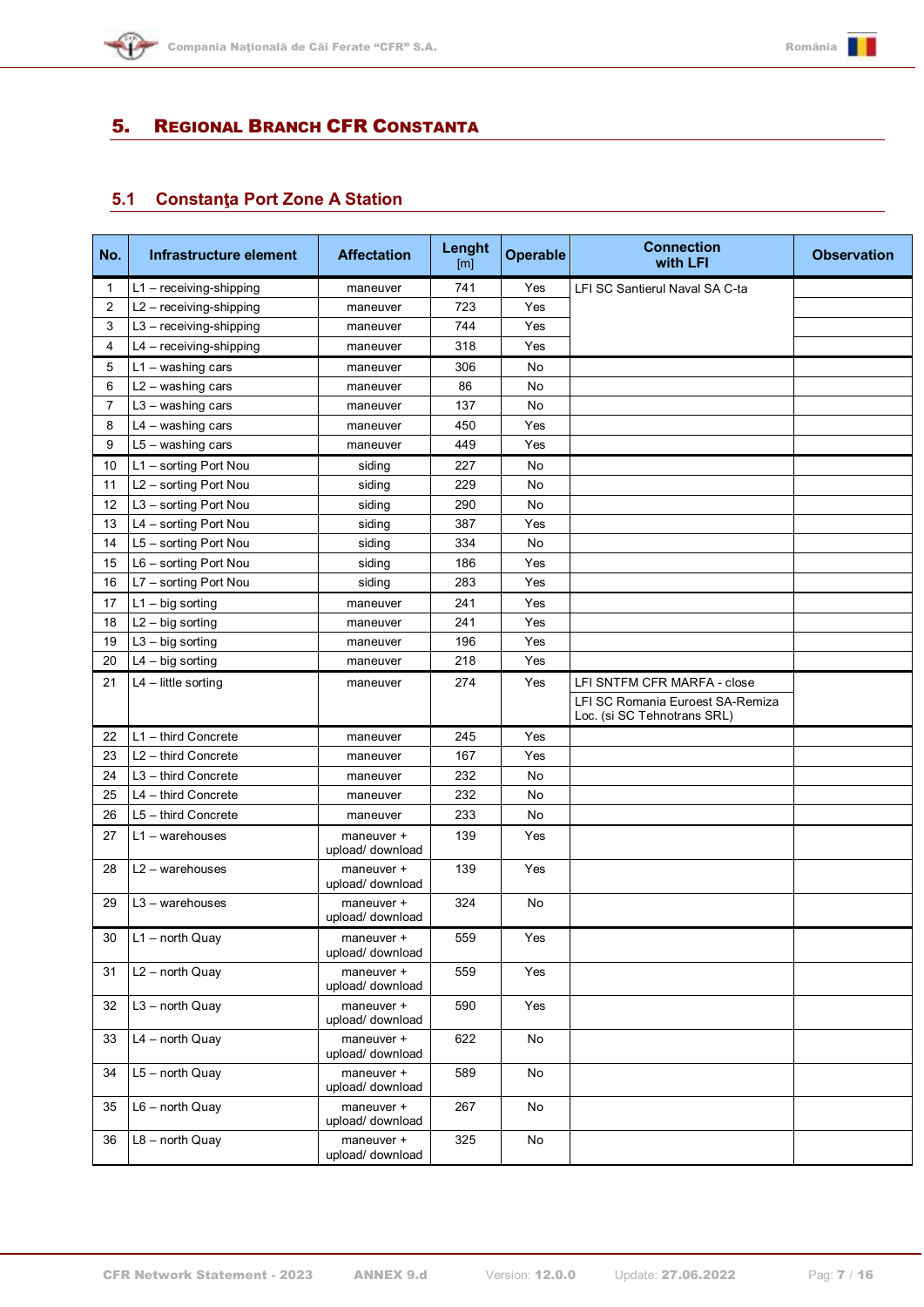



| No. | Infrastructure element  | <b>Affectation</b>             | Lenght<br>$\lceil m \rceil$ | <b>Operable</b>              | <b>Connection</b><br>with LFI | <b>Observation</b> |
|-----|-------------------------|--------------------------------|-----------------------------|------------------------------|-------------------------------|--------------------|
| 37  | $L6 -$ timber           | maneuver +<br>upload/ download | 267                         | Yes                          |                               |                    |
| 38  | L4 - Genovez Quay       | maneuver +<br>upload/ download | 274                         | No                           |                               |                    |
| 39  | L5 - Genovez Quay       | maneuver +<br>upload/ download | 259                         | Yes                          |                               |                    |
| 40  | $L1 - train$ maritime   | maneuver +<br>upload/ download | 262                         | No                           |                               |                    |
| 41  | $L2 - train$ maritime   | maneuver +<br>upload/ download | 254                         | No                           |                               |                    |
| 42  | $L3 - train$ maritime   | maneuver +<br>upload/ download | 311                         | No                           |                               |                    |
| 43  | $L4 - train$ maritime   | maneuver +<br>upload/ download | 264                         | No                           |                               |                    |
| 44  | $L1 -$ sorting old port | maneuver                       | 601                         | Yes                          | LFI CN APM SA - YESnele 0-7   |                    |
| 45  | L2 - sorting old port   | maneuver                       | 321                         | Yes                          | LFI CN APM SA - Digul de Nord |                    |
| 46  | $L3$ – sorting old port | maneuver                       | 312                         | Yes                          |                               |                    |
| 47  | L4 - sorting old port   | maneuver                       | 373                         | Yes                          |                               |                    |
| 48  | L5 - sorting old port   | maneuver                       | 242                         | Yes                          | LFI CN APM SA - YESnele 6-7   |                    |
| 49  | $L6 -$ sorting old port | maneuver                       | 260                         | Yes                          | L max convoi = $300$ m        |                    |
| 50  | L7 - sorting old port   | maneuver                       | 260                         | Yes                          |                               |                    |
| 51  | $L8 -$ sorting old port | maneuver                       | 332                         | Yes                          |                               |                    |
| 52  | $L1 -$ sorting silage 1 | maneuver                       | 419                         | Yes                          |                               |                    |
| 53  | $L2$ – sorting silage 1 | maneuver                       | 383                         | Yes                          |                               |                    |
| 54  | $L3$ – sorting silage 1 | maneuver                       | 438                         | Yes                          | LFI SC SILO-PORT SRL          |                    |
| 55  | L4 - sorting silage 1   | maneuver                       | 267                         | No                           |                               |                    |
| 56  | L5 - sorting silage 1   | maneuver                       | 252                         | Yes                          |                               |                    |
| 57  | $L6 -$ sorting silage 1 | maneuver                       | 292                         | Yes                          |                               |                    |
| 58  | $L1 -$ sorting silage 2 | maneuver                       | 400                         | Yes                          |                               |                    |
| 59  | L2 - sorting silage 2   | maneuver                       | 371                         | Yes                          |                               |                    |
| 60  | L3 - sorting silage 2   | maneuver                       | 404                         | Yes                          |                               |                    |
| 61  | $L4 -$ sorting silage 2 | maneuver                       | 364                         | Yes                          | LFI SC NIVA PRODCOM SRL       |                    |
| 62  | $L5 -$ sorting silage 2 |                                | 341                         | No                           |                               |                    |
| 63  | $L6 -$ sorting silage 2 | maneuver                       | 425                         | No                           |                               |                    |
|     |                         | maneuver                       |                             |                              |                               |                    |
| 64  | $L1 -$ sorting silage 3 | maneuver                       | 301                         | Yes                          |                               |                    |
| 65  | $L2$ – sorting silage 3 | maneuver                       | 340                         | Yes                          |                               |                    |
| 66  | L3 - sorting silage 3   | maneuver                       | 371                         | Yes                          |                               |                    |
| 67  | $L4 -$ sorting silage 3 | maneuver                       | 272                         | No                           |                               |                    |
| 68  | $L5 -$ sorting silage 3 | maneuver                       | 144                         | Yes                          | LFI SC FRIAL SA Line 2        |                    |
| 69  | $L6 -$ sorting silage 3 | maneuver                       | 169                         | Yes                          |                               |                    |
| 70  | $L1 - C$ eremag         | maneuver +<br>upload/ download | 172                         | No                           |                               |                    |
| 71  | $L2 - C$ eremag         | maneuver +<br>upload/ download | 244                         | Yes                          |                               |                    |
| 72  | $L3 - C$ eremag         | maneuver +<br>upload/ download | 244                         | No                           |                               |                    |
| 73  | L1 - Cheu Cereale       | maneuver +<br>upload/ download | 556                         | No<br>(pe YESne<br>20 si 21) |                               |                    |
| 74  | L2 - Cheu Cereale       | maneuver +<br>upload/ download | 556                         | No                           |                               |                    |
| 75  | L3 - Cheu Cereale       | maneuver +<br>upload/ download | 500                         | No                           |                               |                    |
| 76  | L4 - Cheu Cereale       | maneuver +<br>upload/ download | 470                         | No                           |                               |                    |
| 77  | L5 - Cheu Cereale       | maneuver +<br>upload/ download | 280                         | Yes                          |                               |                    |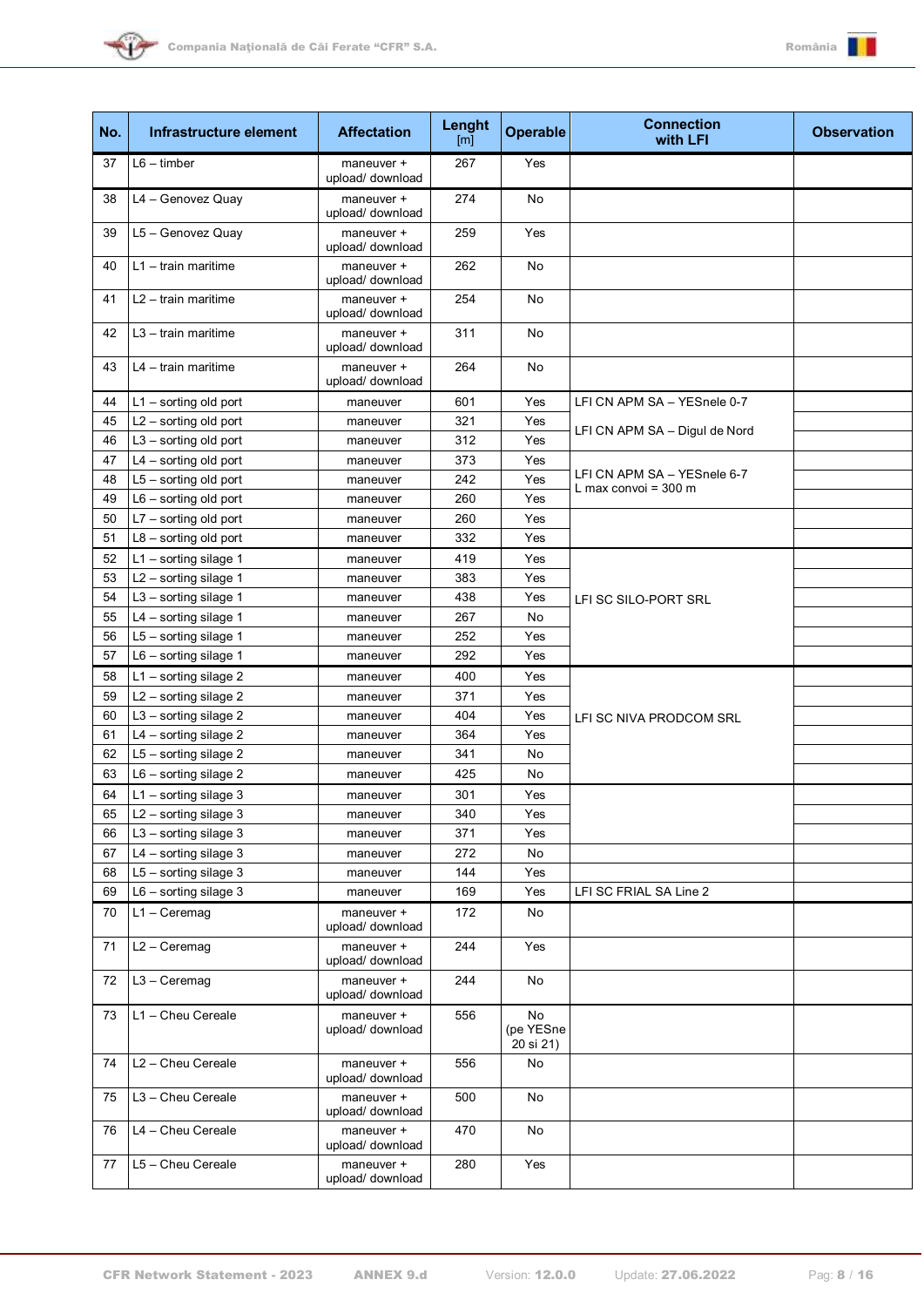



| No. | Infrastructure element     | <b>Affectation</b>             | Lenght<br>[m] | <b>Operable</b> | <b>Connection</b><br>with LFI | <b>Observation</b> |
|-----|----------------------------|--------------------------------|---------------|-----------------|-------------------------------|--------------------|
| 78  | L6 - Cheu Cereale          | maneuver +<br>upload/ download | 10            | <b>No</b>       |                               |                    |
| 79  | L1 - sorting Mol 1         | maneuver                       | 121           | Yes             |                               |                    |
| 80  | $L2$ – sorting Mol 1       | maneuver                       | 168           | No              |                               |                    |
| 81  | $L3 -$ sorting Mol 1       | maneuver                       | 172           | Yes             |                               |                    |
| 82  | $L4 -$ sorting Mol 1       | maneuver                       | 161           | Yes             |                               |                    |
| 83  | L5 - sorting Mol 1         | maneuver                       | 181           | Yes             |                               |                    |
| 84  | $L6 -$ sorting Mol 1       | maneuver                       | 138           | <b>No</b>       |                               |                    |
| 85  | $L7 -$ sorting Mol 1       | maneuver                       | 111           | Yes             |                               |                    |
| 86  | $L8 -$ sorting Mol 1       | maneuver                       | 130           | Yes             |                               |                    |
| 87  | $L1 - \text{berths Mol} 1$ | maneuver +<br>upload/ download | 670           | Yes             |                               |                    |
| 88  | L2 - Berth Mol 1           | maneuver +<br>upload/ download | 670           | Yes             |                               |                    |
| 89  | L3 - Berth Mol 1           | maneuver +<br>upload/ download | 668           | Yes             |                               |                    |
| 90  | L4 - Berth Mol 1           | maneuver +<br>upload/ download | 668           | No              |                               |                    |
| 91  | L1 Shooting                | maneuver                       | 80            | <b>YES</b>      |                               |                    |
| 92  | L1 Shooting                | maneuver                       | 38            | <b>YES</b>      |                               |                    |

## <span id="page-8-0"></span>**5.2 Constanţa Port Zona B Station**

| No.            | Infrastructure element | <b>Affectation</b>              | Lenght<br>[m] | Operable   | <b>Connection</b><br>with LFI                             | <b>Observation</b> |
|----------------|------------------------|---------------------------------|---------------|------------|-----------------------------------------------------------|--------------------|
| $\mathbf{1}$   | Line OF                | Maneuver                        | 598           | <b>YES</b> | <b>SNTFM Revizie Vagoane</b><br><b>SNTFM PAE Port Cta</b> |                    |
| 2              | Line 1F                | Receipt/dispatch/<br>formations | 566           | <b>YES</b> |                                                           |                    |
| 3              | Line 2F                | Receipt/dispatch/<br>formations | 672           | <b>YES</b> |                                                           |                    |
| 4              | Line 3F                | Receipt/dispatch/<br>formations | 693           | <b>NO</b>  |                                                           |                    |
| 5              | Line 4F                | Receipt/dispatch/<br>formations | 686           | <b>YES</b> |                                                           |                    |
| 6              | Line 5F                | Receipt/dispatch/<br>formations | 632           | <b>NO</b>  |                                                           |                    |
| $\overline{7}$ | Line 1B2               | Receipt/dispatch/<br>formations | 613           | <b>YES</b> |                                                           |                    |
| 8              | Line 2B2               | Receipt/dispatch/<br>formations | 571           | <b>YES</b> |                                                           |                    |
| 9              | Line 3B2               | Receipt/dispatch/<br>formations | 570           | <b>YES</b> |                                                           |                    |
| 10             | Line 4B2               | Receipt/dispatch/<br>formations | 579           | <b>YES</b> |                                                           |                    |
| 11             | Line 5B2               | Receipt/dispatch/<br>formations | 554           | <b>YES</b> |                                                           |                    |
| 12             | Line 6B2               | Receipt/dispatch/<br>formations | 508           | <b>NO</b>  |                                                           |                    |
| 13             | Line 7B2               | Receipt/dispatch/<br>formations | 509           | <b>NO</b>  |                                                           |                    |
| 14             | Line 8B2               | Receipt/dispatch/<br>formations | 795           | <b>YES</b> |                                                           |                    |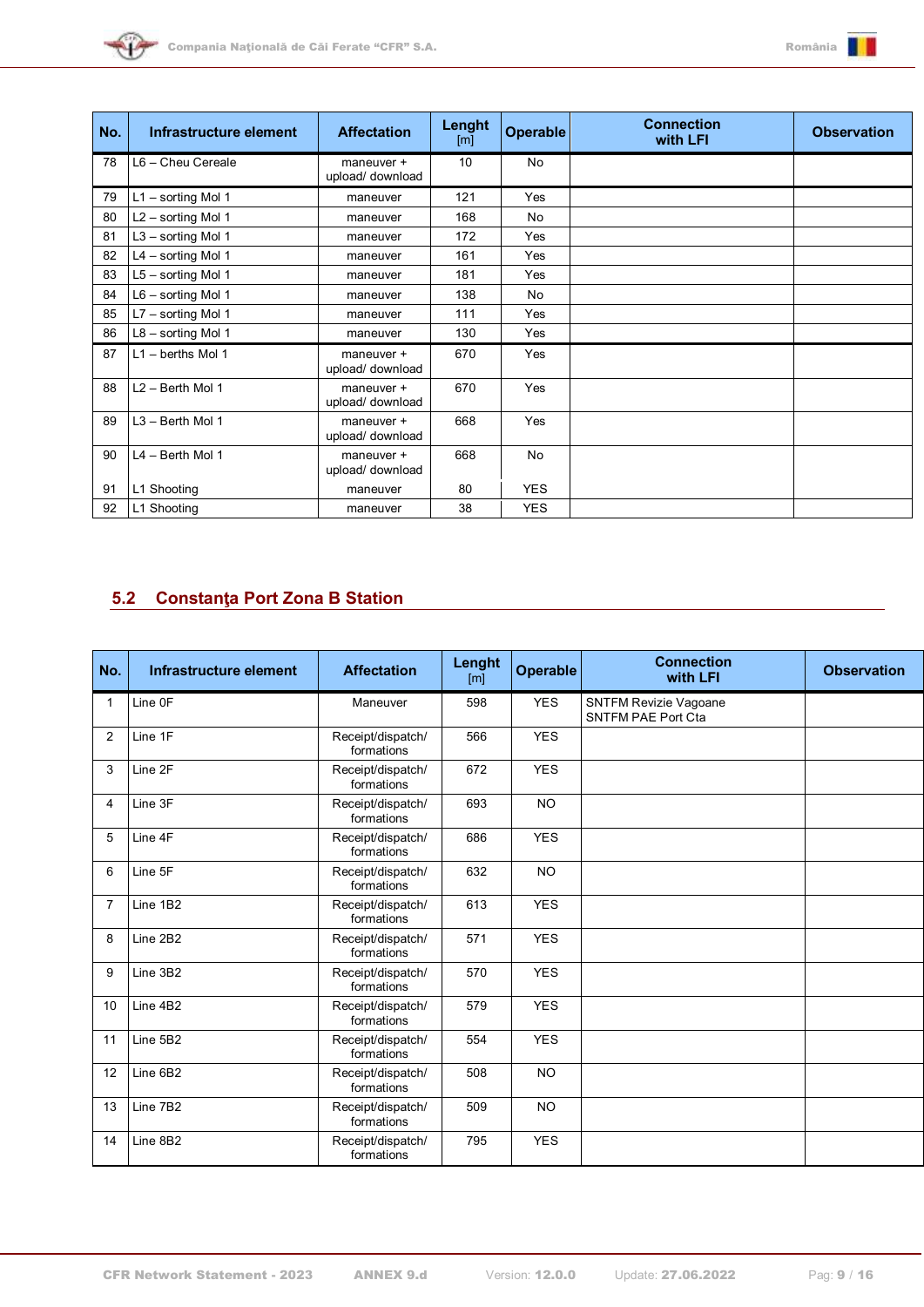



| No. | Infrastructure element | <b>Affectation</b>              | Lenght<br>[ml] | Operable   | <b>Connection</b><br>with LFI                                                   | <b>Observation</b> |
|-----|------------------------|---------------------------------|----------------|------------|---------------------------------------------------------------------------------|--------------------|
| 15  | Line 9B2               | Receipt/dispatch/<br>formations | 488            | <b>YES</b> |                                                                                 |                    |
| 16  | Line 10B2              | Receipt/dispatch/<br>formations | 479            | <b>NO</b>  |                                                                                 |                    |
| 17  | Line 11B2              | Receipt/dispatch/<br>formations | 454            | <b>NO</b>  |                                                                                 |                    |
| 18  | Line 12B2              | Receipt/dispatch/<br>formations | 523            | <b>NO</b>  |                                                                                 |                    |
| 19  | Line 13B2              | Receipt/dispatch/<br>formations | 508            | <b>NO</b>  |                                                                                 |                    |
| 20  | Line 14B2              | Receipt/dispatch/<br>formations | 438            | <b>NO</b>  |                                                                                 |                    |
| 21  | Line 1A1               | Receipt/dispatch/<br>formations | 726            | <b>YES</b> |                                                                                 |                    |
| 22  | Line 2A1               | Receipt/dispatch/<br>formations | 726            | <b>YES</b> |                                                                                 |                    |
| 23  | Line 3A1               | Receipt/dispatch/<br>formations | 734            | <b>YES</b> |                                                                                 |                    |
| 24  | Line 4A1               | Receipt/dispatch/<br>formations | 532            | <b>YES</b> |                                                                                 |                    |
| 25  | Line 5A1               | Receipt/dispatch/<br>formations | 828            | <b>NO</b>  |                                                                                 |                    |
| 26  | Line 6A1               | Receipt/dispatch/<br>formations | 813            | <b>YES</b> |                                                                                 |                    |
| 27  | Line 7A1               | Receipt/dispatch/<br>formations | 783            | <b>YES</b> |                                                                                 |                    |
| 28  | Line 8A1               | Receipt/dispatch/<br>formations | 852            | <b>YES</b> |                                                                                 |                    |
| 29  | Line 9A1               | Primire- Maneuver               | 769            | <b>NO</b>  |                                                                                 |                    |
| 30  | Line 1A2               | Maneuver                        | 438            | <b>YES</b> | SC CHIMPEX SA Magazii 2,3,4<br>POST REVIZIE Liniile 1,2,3<br>PAE Constanta port |                    |
| 31  | Line 2A2               | Maneuver                        | 498            | <b>NO</b>  |                                                                                 |                    |
| 32  | Line 3A2               | Maneuver                        | 515            | <b>NO</b>  |                                                                                 |                    |
| 33  | Line 4A2               | Maneuver                        | 453            | <b>YES</b> |                                                                                 |                    |
| 34  | Line 5A2               | Maneuver                        | 468            | <b>NO</b>  |                                                                                 |                    |
| 35  | Line 6A2               | Maneuver                        | 488            | <b>NO</b>  |                                                                                 |                    |
| 36  | Line 1B1               | Maneuver                        | 509            | NO         |                                                                                 |                    |
| 37  | Line 2B1               | Maneuver                        | 508            | NO.        |                                                                                 |                    |
| 38  | Line 3B1               | Maneuver                        | 554            | <b>YES</b> |                                                                                 |                    |
| 39  | Line 4B1               | Maneuver                        | 579            | NO.        |                                                                                 |                    |
| 40  | Line 5B1               | Maneuver                        | 570            | NO.        |                                                                                 |                    |
| 41  | Line 6B1               | Maneuver                        | 571            | NO.        |                                                                                 |                    |
| 42  | Line 7B1               | Siding                          | 613            | <b>NO</b>  |                                                                                 |                    |
| 43  | Line 8B1               | Siding                          | 573            | <b>NO</b>  |                                                                                 |                    |
| 44  | Line 9B1               | Siding                          | 573            | <b>NO</b>  |                                                                                 |                    |
| 45  | Line 10B1              | Siding                          | 535            | <b>NO</b>  |                                                                                 |                    |
| 46  | Line 11B1              | Siding                          | 536            | <b>NO</b>  |                                                                                 |                    |
| 47  | Line 12B1              | Siding                          | 547            | <b>NO</b>  |                                                                                 |                    |
| 48  | Line 13B1              | Siding                          | 496            | <b>NO</b>  |                                                                                 |                    |
| 49  | Line 14B1              | Siding                          | 532            | <b>NO</b>  |                                                                                 |                    |
| 50  | Line 15B1              | Siding                          | 532            | NO.        |                                                                                 |                    |
| 51  | Line 16B1              | Siding                          | 356            | NO.        |                                                                                 |                    |
| 52  | Line 17B1              | Maneuver                        | 584            | <b>NO</b>  |                                                                                 |                    |
| 53  | Line 1 Old marshalling | Maneuver                        | 275            | <b>YES</b> |                                                                                 |                    |
| 54  | Line 2 Old marshalling | Maneuver                        | 263            | <b>YES</b> |                                                                                 |                    |
| 55  | Line 3 Old marshalling | Maneuver                        | 409            | <b>YES</b> |                                                                                 |                    |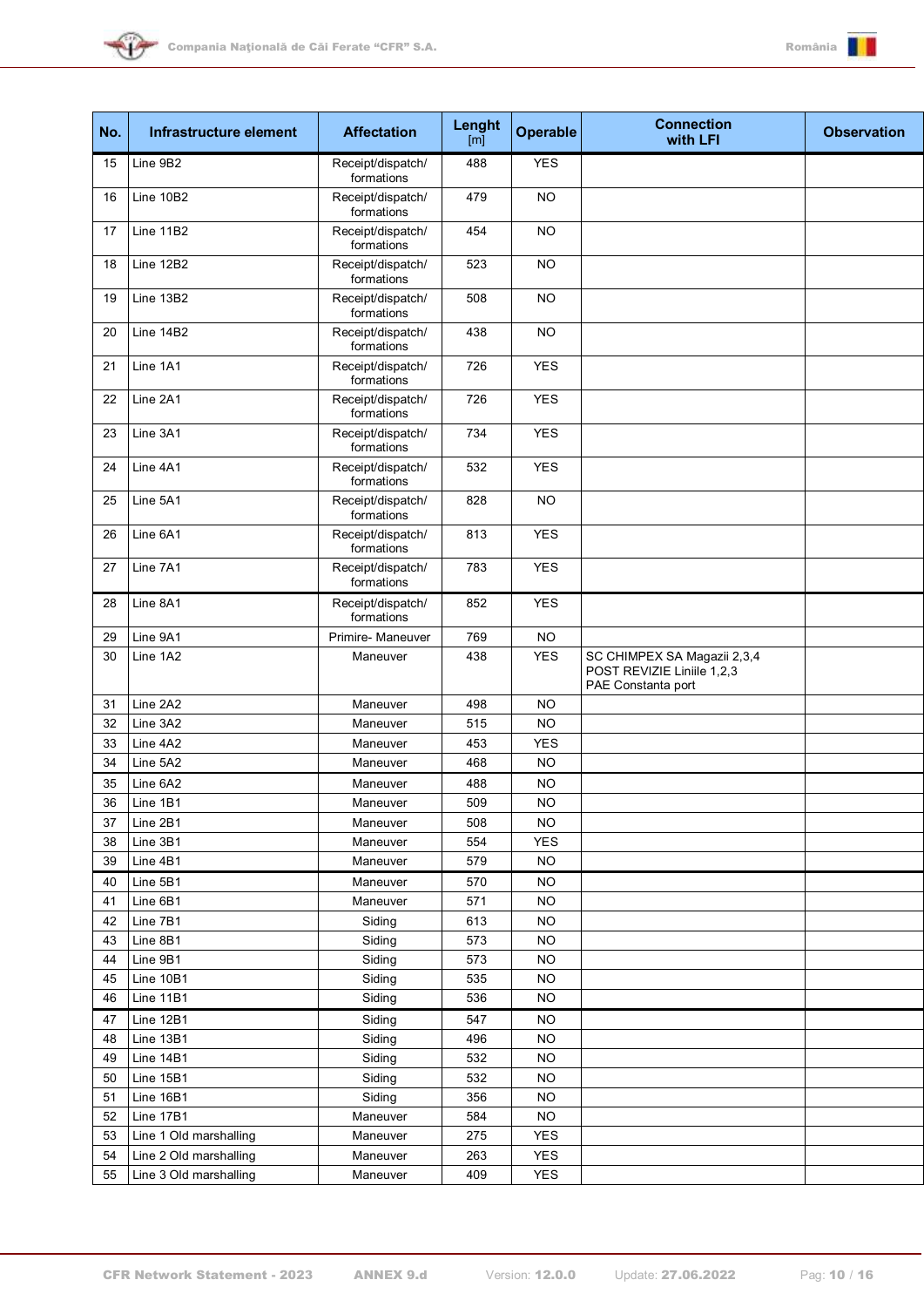



| No. | Infrastructure element  | <b>Affectation</b>                   | Lenght<br>$\lceil m \rceil$ | <b>Operable</b> | <b>Connection</b><br>with LFI | <b>Observation</b> |
|-----|-------------------------|--------------------------------------|-----------------------------|-----------------|-------------------------------|--------------------|
| 56  | Line 4 Old marshalling  | Maneuver                             | 394                         | <b>YES</b>      |                               |                    |
| 57  | Line 5 Old marshalling  | Maneuver                             | 394                         | <b>YES</b>      |                               |                    |
| 58  | Line 6 Old marshalling  | Maneuver                             | 300                         | <b>YES</b>      |                               |                    |
| 59  | Line 7 Old marshalling  | Maneuver                             | 263                         | <b>YES</b>      |                               |                    |
| 60  | Line 8 Old marshalling  | Maneuver                             | 239                         | <b>YES</b>      |                               |                    |
| 61  | Line 9 Old marshalling  | Maneuver                             | 157                         | <b>YES</b>      |                               |                    |
| 62  | Line 10 Old marshalling | Maneuver                             | 135                         | <b>YES</b>      |                               |                    |
| 63  | Line 11 Old marshalling | Maneuver                             | 360                         | <b>YES</b>      |                               |                    |
| 64  | Line 12 Old marshalling | Maneuver                             | 328                         | <b>YES</b>      |                               |                    |
| 65  | Line 13 Old marshalling | Maneuver                             | 454                         | <b>YES</b>      |                               |                    |
| 66  | Line 14 Old marshalling | Maneuver                             | 261                         | <b>YES</b>      |                               |                    |
| 67  | Line 1 New marshalling  | Maneuver                             | 292                         | <b>YES</b>      |                               |                    |
| 68  | Line 2 New marshalling  | Maneuver+scale                       | 315                         | <b>YES</b>      |                               |                    |
| 69  | Line 3 New marshalling  | Maneuver                             | 353                         | <b>YES</b>      |                               |                    |
| 70  | Line 4 New marshalling  | Maneuver                             | 335                         | <b>YES</b>      |                               |                    |
| 71  | Line 5 New marshalling  | Maneuver                             | 405                         | <b>YES</b>      |                               |                    |
| 72  | Line 6 New marshalling  | Maneuver                             | 336                         | <b>YES</b>      |                               |                    |
| 73  | Line 7 New marshalling  | Maneuver                             | 213                         | <b>YES</b>      |                               |                    |
| 74  | Line 8 New marshalling  | Maneuver                             | 174                         | <b>YES</b>      |                               |                    |
| 75  | Line 9 New marshalling  | Maneuver                             | 213                         | <b>YES</b>      |                               |                    |
| 76  | Line 10 New marshalling | Maneuver                             | 283                         | <b>YES</b>      |                               |                    |
| 77  | Line 11 New marshalling | Maneuver                             | 308                         | <b>YES</b>      |                               |                    |
| 78  | Line 12 New marshalling | Maneuver+ scale                      | 206                         | <b>YES</b>      |                               |                    |
| 79  | Line 13 New marshalling | Maneuver                             | 206                         | <b>YES</b>      | OMV PETROM SA                 |                    |
| 80  | Line 1 Berth 35-38      | Maneuver+loading/<br>unloading       | 701                         | <b>YES</b>      |                               |                    |
| 81  | Line 2 Berth 35-38      | Maneuver+loading/<br>unloading       | 728                         | <b>YES</b>      |                               |                    |
| 82  | Line 3 Berth 35-38      | Maneuver+loading/<br>unloading       | 834                         | <b>YES</b>      |                               |                    |
| 83  | Line 4 Berth 35-38      | Maneuver+loading/<br>unloading       | 763                         | <b>YES</b>      |                               |                    |
| 84  | Line 5 Berth 35-38      | Maneuver+loading/<br>unloading       | 763                         | <b>YES</b>      |                               |                    |
| 85  | Line $6$ Berth 40-43    | Maneuver+loading/<br>unloading       | 768                         | <b>YES</b>      |                               |                    |
| 86  | Line 7 Berth 40-43      | Maneuver+loading/<br>unloading       | 768                         | <b>YES</b>      |                               |                    |
| 87  | Line 1 Berth 44         | Maneuver+loading/<br>unloading       | 351                         | <b>YES</b>      |                               |                    |
| 88  | Line 2 Berth 44         | Maneuver+loading/<br>unloading       | 351                         | <b>YES</b>      |                               |                    |
| 89  | Line 3 Berth 44         | Maneuver+loading/<br>unloading+scale | 328                         | <b>YES</b>      |                               |                    |
| 90  | Line 4 Berth 44         | Maneuver+loading/<br>unloading       | 25                          | <b>YES</b>      |                               |                    |
| 91  | Line 5 Berth 44         | Maneuver+loading/<br>unloading       | 331                         | <b>YES</b>      |                               |                    |
| 92  | Line 6 Berth 44         | Maneuver+loading/<br>unloading       | 331                         | <b>YES</b>      |                               |                    |
| 93  | Line 1 Berth 45-48      | Maneuver+loading/<br>unloading       | 817                         | <b>YES</b>      |                               |                    |
| 94  | Line 2 Berth 45-48      | Maneuver+loading/<br>unloading       | 817                         | <b>YES</b>      |                               |                    |
| 95  | Line 3 Berth 45-48      | Maneuver+loading/<br>unloading       | 422                         | <b>YES</b>      |                               |                    |
| 96  | Line 4 Berth 45-48      | Maneuver+loading/<br>unloading       | 422                         | <b>YES</b>      |                               |                    |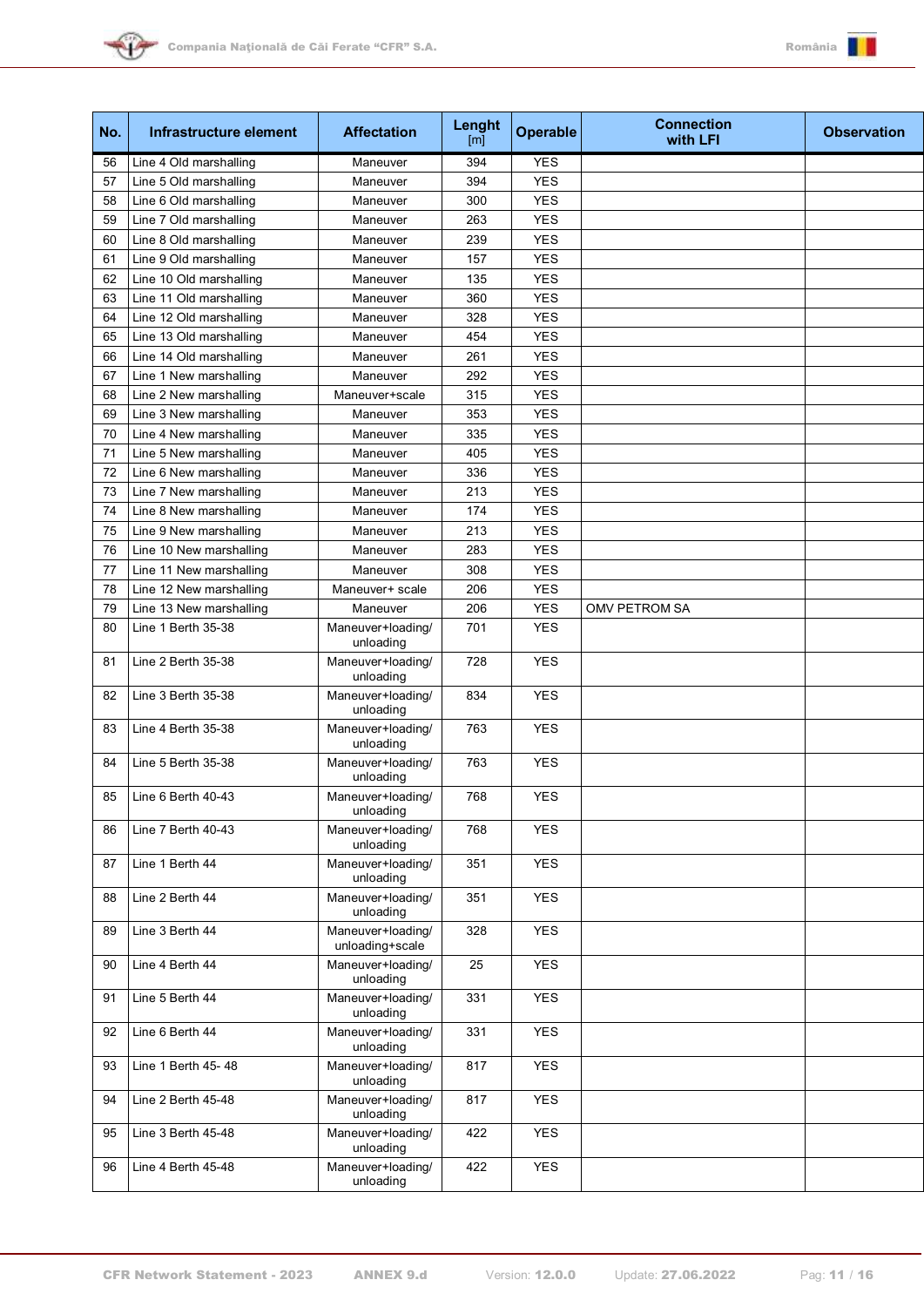



| No. | Infrastructure element | <b>Affectation</b>             | Lenght<br>[m] | <b>Operable</b> | <b>Connection</b><br>with LFI | <b>Observation</b> |
|-----|------------------------|--------------------------------|---------------|-----------------|-------------------------------|--------------------|
| 97  | Line 5 Berth 45-48     | Maneuver+loading/<br>unloading | 375           | <b>YES</b>      |                               |                    |
| 98  | Line 6 Berth 45-48     | Maneuver+loading/<br>unloading | 375           | <b>YES</b>      |                               |                    |
| 99  | Line 7 Berth 45-48     | Maneuver+loading/<br>unloading | 399           | <b>YES</b>      |                               |                    |
| 100 | Firing line1B1         | Maneuver                       | 433           | <b>YES</b>      |                               |                    |
| 101 | Firing line2B1         | Maneuver                       | 345           | <b>YES</b>      |                               |                    |
| 102 | Firing line3B1         | Maneuver                       | 331           | <b>YES</b>      |                               |                    |
| 103 | Firing line4B1         | Maneuver                       | 325           | <b>YES</b>      |                               |                    |
| 104 | Line 1 Old marshalling | Maneuver                       | 248           | <b>YES</b>      |                               |                    |
| 105 | Line 2 Old marshalling | Maneuver                       | 238           | <b>YES</b>      |                               |                    |
| 106 | Linie tragere          | Maneuver                       | 88            | NO.             |                               |                    |
| 107 | Line 1 B <sub>2</sub>  | Maneuver                       | 225           | <b>YES</b>      |                               |                    |

## <span id="page-11-0"></span>**5.3 Constanţa Port Mol 5 Station**

| No.          | Infrastructure element | <b>Affectation</b>              | Lenght<br>[ <sub>m</sub> ] | <b>Operable</b> | <b>Connection</b><br>with LFI                                                          | <b>Observation</b> |
|--------------|------------------------|---------------------------------|----------------------------|-----------------|----------------------------------------------------------------------------------------|--------------------|
| $\mathbf{1}$ | 1 Mol                  | Receipt/dispatch/<br>formations | 510                        | Yes             | <b>SC Azomures SA</b>                                                                  |                    |
| 2            | 2 Mol                  | Receipt/dispatch/<br>formations | 510                        | Yes             |                                                                                        |                    |
| 3            | 3 Mol                  | Receipt/dispatch/<br>formations | 520                        | Yes             |                                                                                        |                    |
| 4            | 4 Mol                  | Receipt/dispatch/<br>formations | 517                        | Yes             |                                                                                        |                    |
| 5            | 5 Mol                  | Receipt/dispatch/<br>formations | 503                        | Yes             |                                                                                        |                    |
| 6            | 6 Mol                  | Receipt/dispatch/<br>formations | 504                        | Yes             |                                                                                        |                    |
| 7            | 7 Mol                  | Receipt/dispatch/<br>formations | 368                        | Yes             |                                                                                        |                    |
| 8            | 8 Mol                  | Receipt/dispatch/<br>formations | 515                        | Yes             |                                                                                        |                    |
| 9            | 9 Mol                  | Receipt/dispatch/<br>formations | 479                        | Yes             |                                                                                        |                    |
| 10           | 10 Mol                 | Receipt/dispatch/<br>formations | 468                        | Yes             |                                                                                        |                    |
| 11           | 11 Mol                 | Receipt/dispatch/<br>formations | 556                        | <b>No</b>       |                                                                                        |                    |
| 12           | 7D                     | Maneuver                        | 504                        | <b>No</b>       |                                                                                        |                    |
| 13           | 8D                     | Maneuver                        | 552                        | Yes             |                                                                                        |                    |
| 14           | 8F                     | Maneuver                        | 400                        | Yes             | SC Oil T erminal Platforma Port<br>SC Oil Terminal Platforma L iniile<br>10F, 11F, 12F |                    |
| 15           | 9F                     | Maneuver                        | 600                        | Yes             | SC Oil T erminal Platforma Port<br>SC Oil Terminal Platforma L iniile<br>10F, 11F, 12F |                    |
| 16           | 9 <sub>D</sub>         | Maneuver                        | 519                        | Yes             | SC Oil T erminal Platforma Port<br>SC Oil Terminal Platforma Liniile<br>10F, 11F, 12F  |                    |
| 17           | 10 <sub>D</sub>        | Maneuver                        | 434                        | Yes             |                                                                                        |                    |
| 18           | <b>11D</b>             | Maneuver                        | 494                        | Yes             |                                                                                        |                    |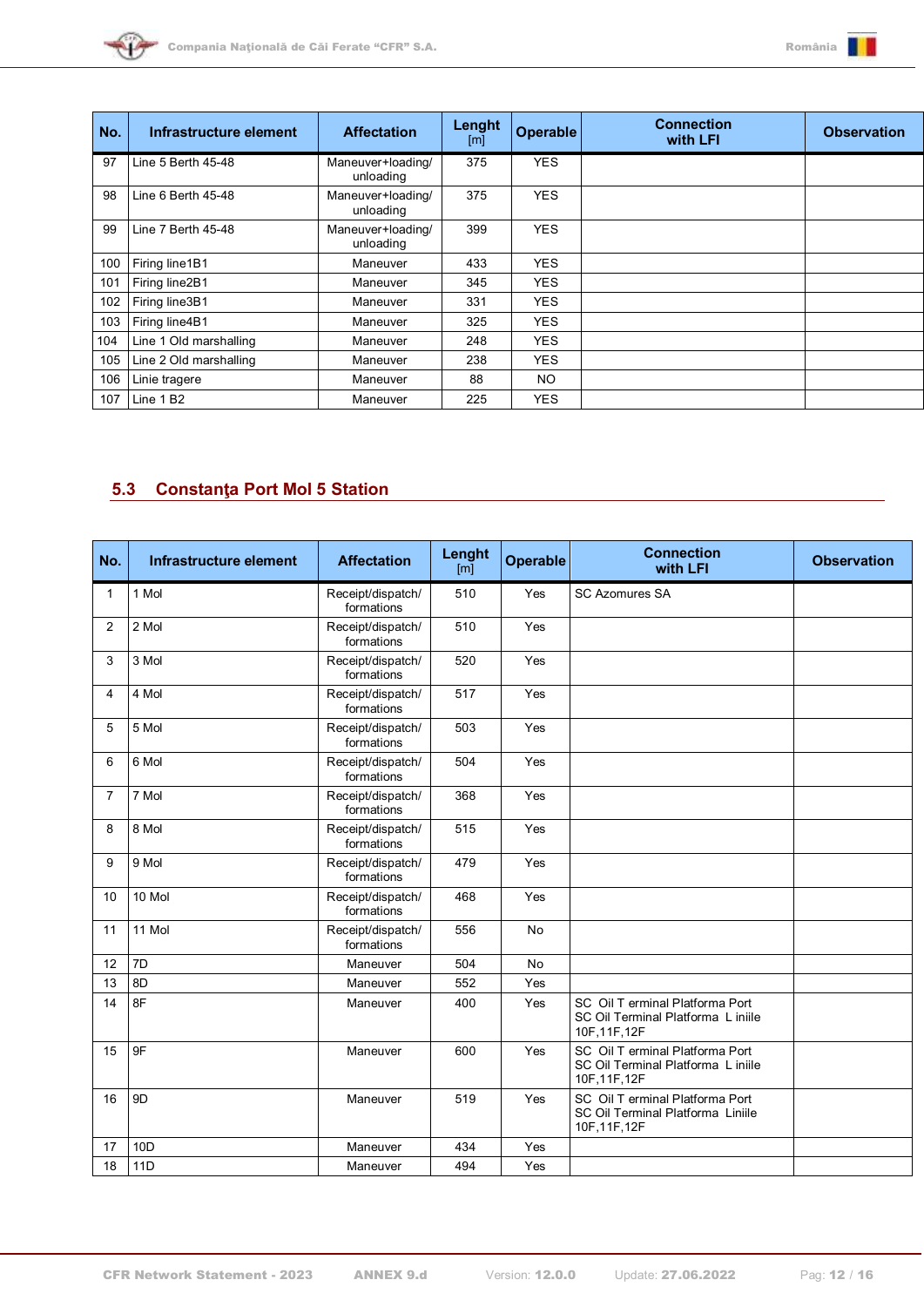



| No. | Infrastructure element | <b>Affectation</b>              | Lenght<br>[m] | <b>Operable</b> | <b>Connection</b><br>with LFI  | <b>Observation</b> |
|-----|------------------------|---------------------------------|---------------|-----------------|--------------------------------|--------------------|
| 19  | 1Z                     | Maneuver                        | 745           | Yes             | <b>CRH Ciment sa Bucuresti</b> |                    |
| 20  | 2Z                     | Maneuver                        | 742           | Yes             | <b>CRH Ciment sa Bucuresti</b> |                    |
| 21  | 3TZone V               | Maneuver                        | 529           | Yes             |                                |                    |
| 22  | 4TZone V               | Maneuver                        | 300           | Yes             |                                |                    |
| 23  | 5TZone V               | Maneuver                        | 307           | Yes             |                                |                    |
| 24  | 6TZone V               | Maneuver                        | 308           | Yes             | North Star Shipping Berth 64   |                    |
| 25  | 7TZone V               | Maneuver                        | 395           | Yes             |                                |                    |
| 26  | 8TZone V               | Maneuver                        | 271           | Yes             |                                |                    |
| 27  | 9TZone V               | Maneuver                        | 270           | Yes             |                                |                    |
| 28  | 1TZone IV              | Maneuver                        | 111           | Yes             |                                |                    |
| 29  | 2TZone IV              | Maneuver                        | 187           | Yes             |                                |                    |
| 30  | 3TZone IV              | Maneuver                        | 201           | Yes             |                                |                    |
| 31  | 4TZone IV              | Upload/download                 | 273           | Yes             | <b>Chimpex Descarcare Uree</b> |                    |
| 32  | 5TZone IV              | Upload/download                 | 368           | Yes             |                                |                    |
| 33  | 6TZone IV              | Upload/download                 | 414           | Yes             |                                |                    |
| 34  | 7TZone IV              | Upload/download                 | 255           | Yes             |                                |                    |
| 35  | 8TZone IV              | Upload/download                 | 184           | Yes             |                                |                    |
| 36  | 9TZone IV              | Upload/download                 | 205           | Yes             |                                |                    |
| 37  | 10TZone IV             | Upload/download                 | 243           | Yes             |                                |                    |
| 38  | 11TZone IV             | Upload/download                 | 227           | Yes             | Chimpex Incarcare Fosfat       |                    |
| 39  | 12TZone IV             | Upload/download                 | 228           | Yes             |                                |                    |
| 40  | 1TZone III             | Upload/download                 | 429           | Yes             |                                |                    |
| 41  | 2TZone III             | Upload/download                 | 392           | Yes             |                                |                    |
| 42  | 3TZone III             | Upload/download                 | 374           | Yes             |                                |                    |
| 43  | 4TZone III             | Upload/download                 | 374           | Yes             |                                |                    |
| 44  | 5TZone III             | Upload/download                 | 392           | Yes             |                                |                    |
| 45  | 6TZone III             | Maneuver+loading<br>/ unloading | 437           | Yes             | SC Frial Liniile 1,2,3         |                    |
| 46  | 7TZone III             | Maneuver+loading<br>/ unloading | 133           | Yes             | SC Frial Liniile 1,2,3         |                    |
| 47  | 8TZone III             | Maneuver+loading<br>/ unloading | 123           | Yes             |                                |                    |
| 48  | 9TZone III             | Maneuver+loading<br>/ unloading | 416           | Yes             |                                |                    |
| 49  | 10TZone III            | Maneuver+loading<br>/ unloading | 420           | Yes             |                                |                    |
| 50  | 1 Berth 49-52          | Maneuver+loading<br>/ unloading | 1200          | Yes             |                                |                    |
| 51  | 2 Berth 49-52          | Maneuver+loading<br>/ unloading | 1200          | Yes             |                                |                    |
| 52  | 3 Berth 49-52          | Maneuver+loading<br>/ unloading | 684           | Yes             |                                |                    |
| 53  | 4 Berth 49-52          | Maneuver+loading<br>/ unloading | 684           | Yes             |                                |                    |
| 54  | 1Berth 54-57           | Maneuver+loading<br>/ unloading | 881           | Yes             |                                |                    |
| 55  | 2 Berth 54-57          | Maneuver+loading<br>/ unloading | 881           | Yes             |                                |                    |
| 56  | 2bisD 54-57            | Maneuver+loading<br>/ unloading | 1104          | Yes             |                                |                    |
| 57  | 3 Berth 54-57          | Maneuver+loading<br>/ unloading | 1104          | Yes             |                                |                    |
| 58  | 4 Berth 54-57          | Maneuver+loading<br>/ unloading | 918           | Yes             |                                |                    |
| 59  | 1Berth 59-62           | Maneuver+loading<br>/ unloading | 879           | Yes             |                                |                    |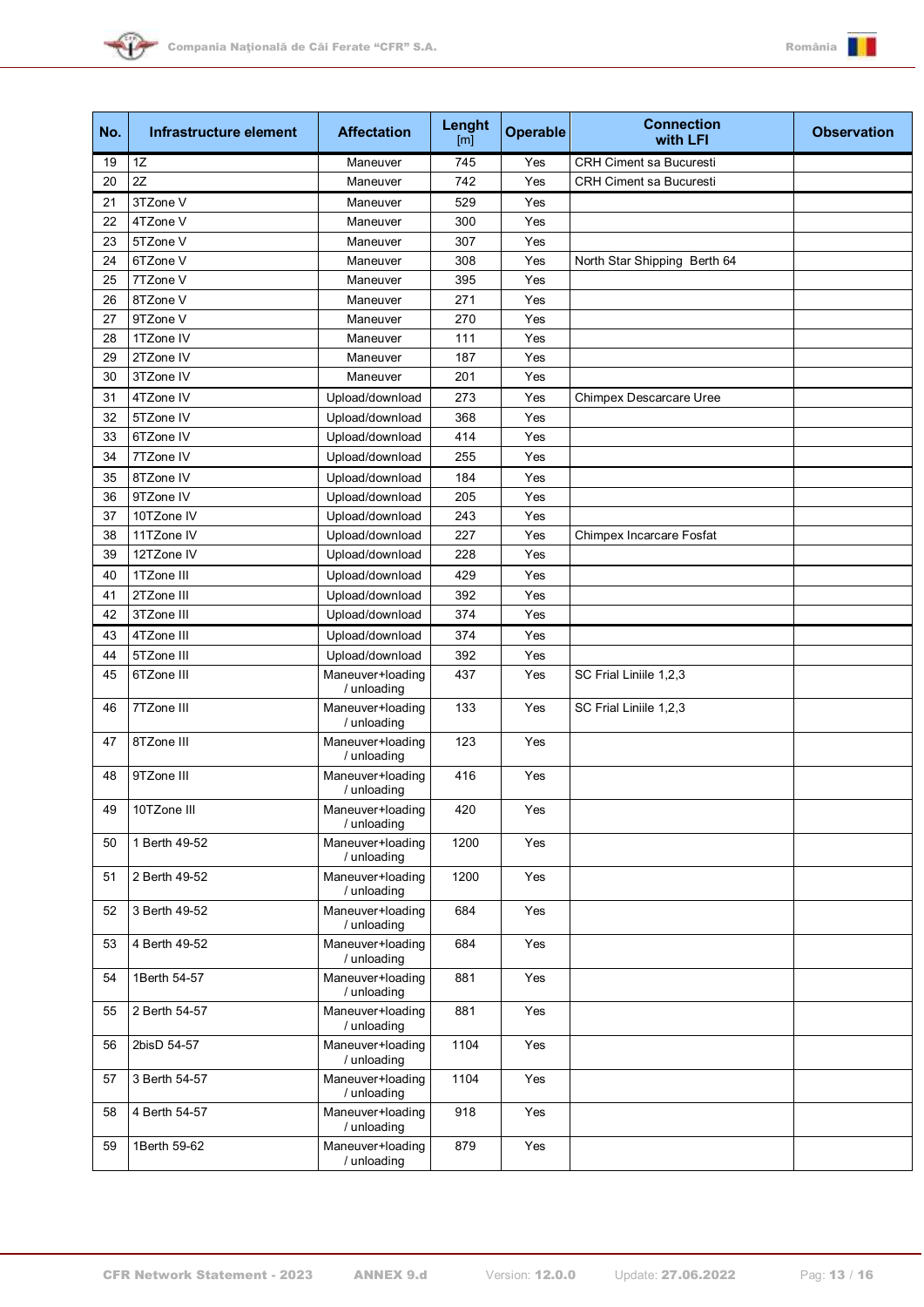



| No. | Infrastructure element | <b>Affectation</b>            | Lenght<br>[m] | Operable | <b>Connection</b><br>with LFI | <b>Observation</b> |
|-----|------------------------|-------------------------------|---------------|----------|-------------------------------|--------------------|
| 60  | 2 Berth 59-62          | Maneuver+loading<br>unloading | 879           | Yes      |                               |                    |
| 61  | 3 Berth 59-62          | Maneuver+loading<br>unloading | 1123          | Yes      |                               |                    |
| 62  | Berth 64-67            | Maneuver+loading<br>unloading | 776           | Yes      |                               |                    |
| 63  | 2 Berth 64- 67         | Maneuver+loading<br>unloading | 780           | Yes      |                               |                    |
| 64  | Chimpex                | Maneuver+loading<br>unloading | 554           | Yes      |                               |                    |
| 65  | 2 Chimpex              | Maneuver+loading<br>unloading | 552           | Yes      |                               |                    |

## <span id="page-13-0"></span>**5.4 Constanţa Station Port Ferry Boat**

| No.            | Infrastructure element | <b>Affectation</b>              | Lenght<br>[m] | <b>Operable</b> | <b>Connection</b><br>with LFI                                                                                         | <b>Observation</b> |
|----------------|------------------------|---------------------------------|---------------|-----------------|-----------------------------------------------------------------------------------------------------------------------|--------------------|
|                | Line 1                 | Maneuver                        | 345           | Yes             | LFI CNAPMC Mol 1 Sud si Zona<br>Libera,<br>LFI APM Terminal,<br>LFI CNAPMC Poarta 10 Port,<br>LFI SCHENKER Logistics, |                    |
| $\overline{2}$ | Line 2                 | Maneuver                        | 465           | Yes             |                                                                                                                       |                    |
| 3              | Line 3                 | Maneuver                        | 465           | <b>YES</b>      |                                                                                                                       |                    |
| 4              | Line 4                 | Maneuver                        | 462           | <b>YES</b>      |                                                                                                                       |                    |
| 5              | Line 5                 | Maneuver                        | 283           | <b>YES</b>      |                                                                                                                       |                    |
| 6              | Line 6                 | Receipt/dispatch<br>/formations | 819           | <b>YES</b>      |                                                                                                                       |                    |
| 7              | Line 7                 | Receipt/dispatch<br>/formations | 793           | <b>YES</b>      | <b>CNAPMC, Constanta South Container</b><br>Terminal, Kronospan                                                       |                    |
| 8              | Line 8                 | Receipt/dispatch<br>/formations | 785           | <b>YES</b>      |                                                                                                                       |                    |
| 9              | Line 18                | Maneuver                        | 630           | <b>YES</b>      |                                                                                                                       |                    |
| 10             | Line 19                | Maneuver                        | 468           | <b>YES</b>      |                                                                                                                       |                    |

## <span id="page-13-1"></span>**5.5 Agigea Nord Station**

| No. | Infrastructure element | <b>Affectation</b>              | Lenght<br>[m] | <b>Operable</b> | <b>Connection</b><br>with LFI | <b>Observation</b> |
|-----|------------------------|---------------------------------|---------------|-----------------|-------------------------------|--------------------|
|     | Line 2                 | Receipt/dispatch<br>/formations | 596           | DA              | Oil Terminal Depozitul Sud    |                    |
| 2   | Line 3                 | Receipt/dispatch<br>/formations | 590           | DA              |                               |                    |
| 3   | Line 4                 | Receipt/dispatch<br>/formations | 699           | DA              | <b>CNAPM Constanta Comvex</b> |                    |
| 4   | Line 5                 | Receipt/dispatch<br>/formations | 650           | DA              | <b>CNAPM Constanta Comvex</b> |                    |
| 5   | Line 6                 | Receipt/dispatch<br>/formations | 648           | DA              | <b>CNAPM Constanta Comvex</b> |                    |
| 6   | Line 7                 | Receipt/dispatch<br>/formations | 737           | DA              | <b>CNAPM Constanta Comvex</b> |                    |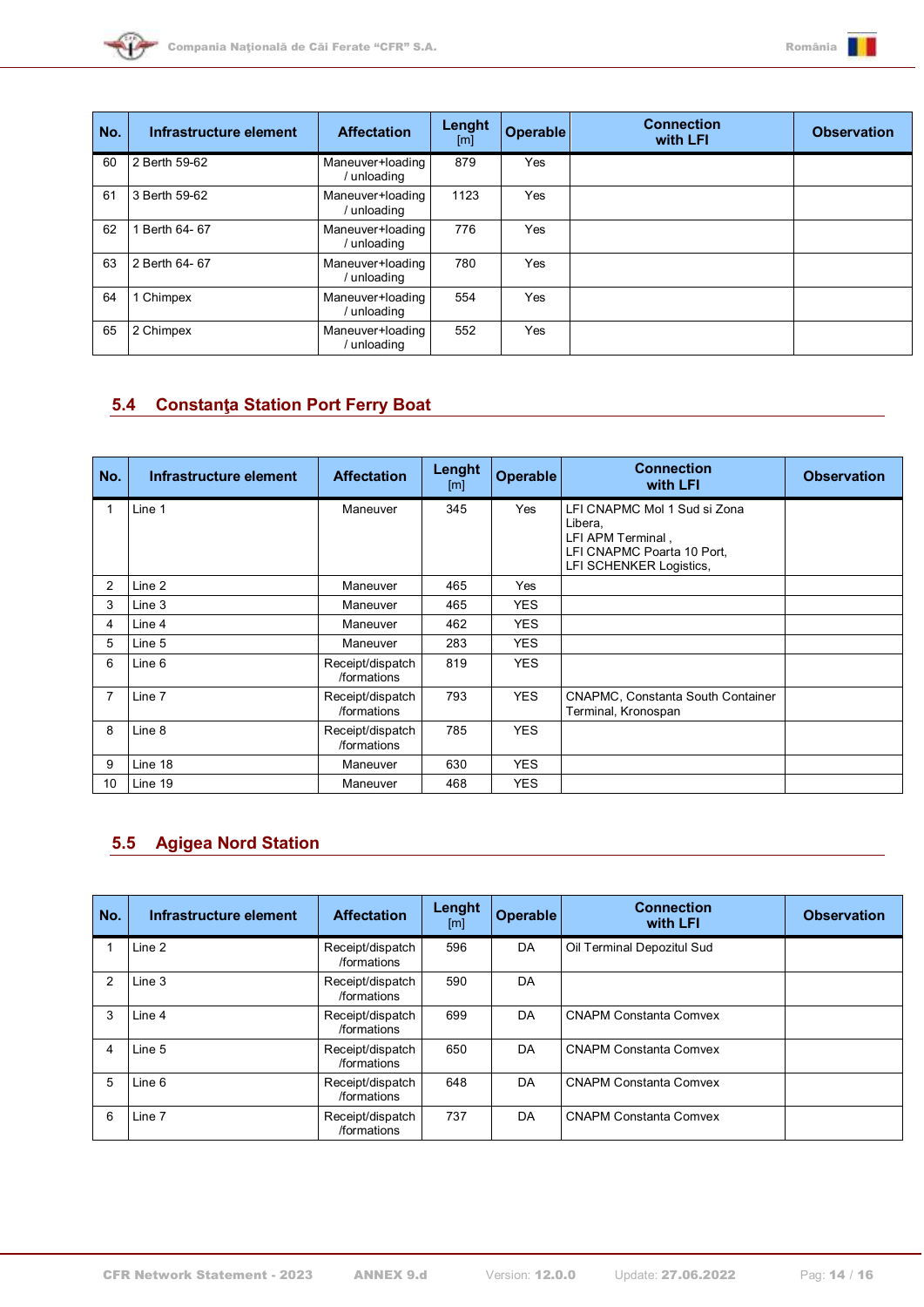



## <span id="page-14-0"></span>**5.6 Agigea Ecluză Station**

| No. | Infrastructure element       | <b>Affectation</b>              | Lenght<br>[m] | Operable | <b>Connection</b><br>with LFI | <b>Observation</b> |
|-----|------------------------------|---------------------------------|---------------|----------|-------------------------------|--------------------|
|     | Line 1                       | Receipt/dispatch/<br>formations | 570           | Yes      |                               |                    |
| 2   | Line 2                       | Receipt/dispatch/<br>formations | 604           | Yes      |                               |                    |
| 3   | Line 1 Antestatie Agigea Sud | Maneuver                        | 626           | Yes      | <b>CNAPM Constanta</b>        |                    |
|     | Line2 Antestatie Agigea Sud  | Maneuver                        | 626           | Yes      | <b>CNAPM Constanta</b>        |                    |
| 5   | Line 3 Antestatie Agigea Sud | Maneuver                        | 702           | Yes      | <b>CNAPM Constanta</b>        |                    |
| 6   | Line 4 Antestatie Agigea Sud | Maneuver                        | 646           | Yes      | <b>CNAPM Constanta</b>        |                    |
|     | Line 5 Antestatie Agigea Sud | Maneuver                        | 646           | Yes      | <b>CNAPM Constanta</b>        |                    |

## <span id="page-14-1"></span>**5.7 Mangalia Station**

| No.            | Infrastructure element                    | <b>Affectation</b>              | Lenght<br>$\lceil m \rceil$ | <b>Operable</b> | <b>Connection</b><br>with LFI                                               | <b>Observation</b> |
|----------------|-------------------------------------------|---------------------------------|-----------------------------|-----------------|-----------------------------------------------------------------------------|--------------------|
| $\mathbf 1$    | $L1 - \text{receiver/dispatch}$           | Receipt/dispatch/<br>formations | 397                         | <b>YES</b>      |                                                                             |                    |
| $\overline{2}$ | $L2 - \text{receiver/dispatch}$           | Receipt/dispatch/<br>formations | 425                         | <b>YES</b>      |                                                                             |                    |
| 3              | $L3 - \text{receiver/dispatch}$           | Receipt/dispatch/<br>formations | 548                         | <b>YES</b>      |                                                                             |                    |
| 4              | $L4 - received$ ispatch                   | Receipt/dispatch/<br>formations | 504                         | <b>YES</b>      |                                                                             |                    |
| 5              | $L5 -^\text{receipt/dispatch}$            | Receipt/dispatch/<br>formations | 504                         | <b>YES</b>      |                                                                             |                    |
| 6              | L7                                        | Maneuver                        | 427                         | <b>YES</b>      |                                                                             |                    |
| $\overline{7}$ | L8                                        | Maneuver+loading<br>/ unloading | 469                         | <b>YES</b>      |                                                                             |                    |
| 8              | L <sub>9</sub>                            | Maneuver+loading<br>/ unloading | 415                         | <b>YES</b>      |                                                                             |                    |
| 9              | $L$ 10                                    | Maneuver                        | 50                          | <b>YES</b>      |                                                                             |                    |
| 10             | L <sub>11</sub>                           | Maneuver+loading<br>/ unloading | 124                         | <b>YES</b>      |                                                                             |                    |
| 11             | L <sub>12</sub>                           | Maneuver+loading<br>/ unloading | 167                         | <b>YES</b>      |                                                                             |                    |
| 12             | L 13                                      | Maneuver                        | 127                         | <b>YES</b>      |                                                                             |                    |
| 13             | Line legatura Mangalia -<br>Mangalia Port | Maneuver                        | 9334                        | <b>YES</b>      | LFI Callatis Gas Constanta Terminal<br>GPL Mangalia,<br>LFI Daewoo Mangalia |                    |
| 14             | Line 1 Mangalia Port                      | Maneuver                        | 288                         | <b>YES</b>      |                                                                             |                    |
| 15             | Line 2 Mangalia Port                      | Maneuver                        | 251                         | <b>YES</b>      |                                                                             |                    |

## <span id="page-14-2"></span>**5.8 Capu Midia Station**

| No. | Infrastructure element | <b>Affectation</b>              | Lenght<br>[m] | Operable   | <b>Connection</b><br>with LFI                  | <b>Observation</b> |
|-----|------------------------|---------------------------------|---------------|------------|------------------------------------------------|--------------------|
|     | Linia 1                | Receipt/dispatch/<br>formations | 949           | <b>YES</b> |                                                |                    |
|     | Linia 2                | Receipt/dispatch/<br>formations | 908           | <b>YES</b> | SC Midia Internatiuonal, Rompetrol<br>Rafinare |                    |